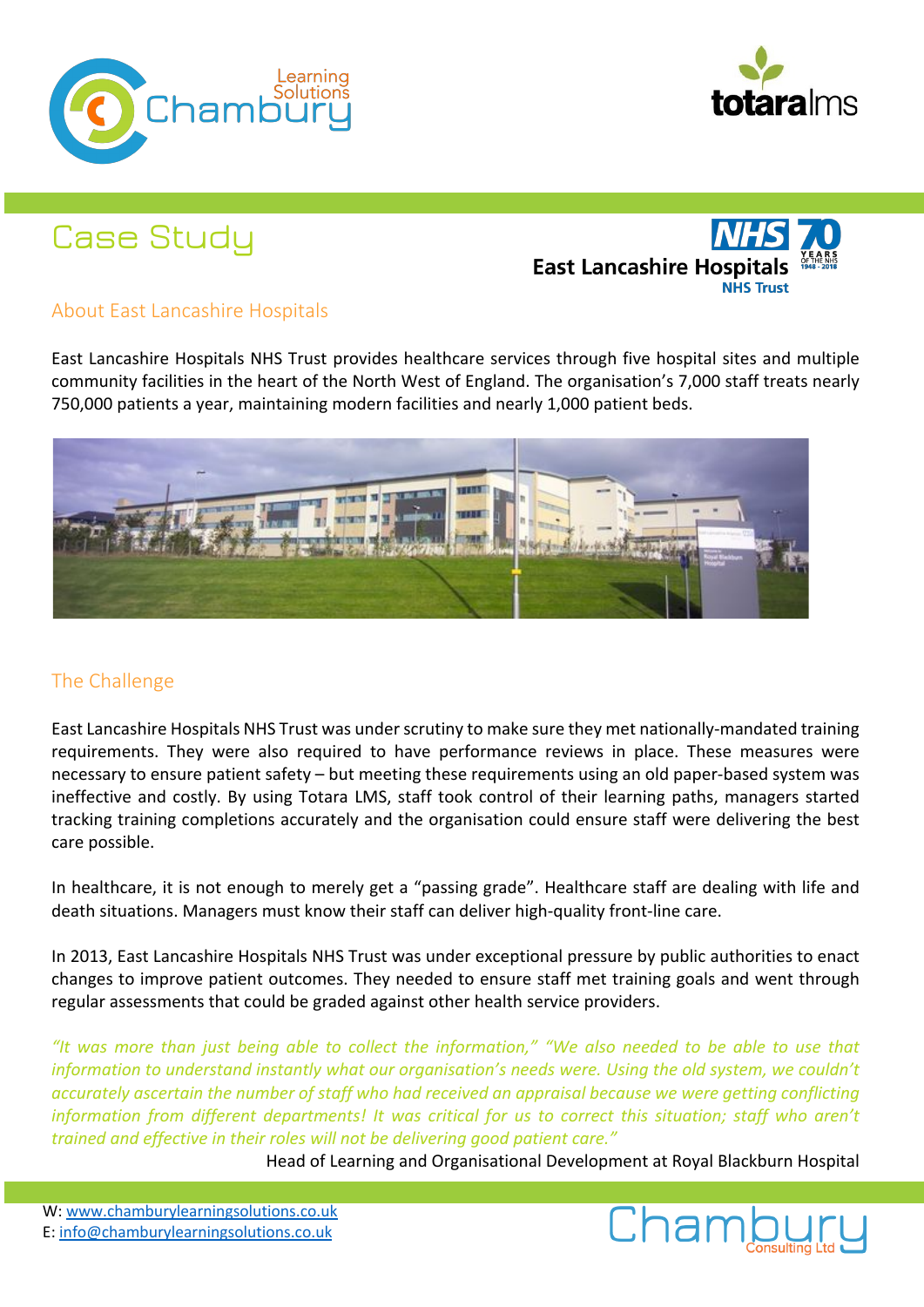



#### Evaluation Process

East Lancashire Hospitals NHS Trust's decision-makers recognised they could get the functionality they wanted by using a Learning Management System. Their evaluation process soon landed on three possibilities – and out of that, they chose Totara LMS, integrated with the Mahara ePortfolio system.

*"Totara gave us everything we wanted at a reasonable cost," "The first company we looked at could have given us the Earth – and it would have cost the Earth, too. The second company was more focused on the eLearning side of it. With Totara, they had eLearning capabilities plus the tracking and analytics capabilities, with room for us to add new custom capabilities as needed."*

*Rita Ansbro, Learning Technologies Manager*



## The Totara LMS Solution

The organisation implemented Totara and Mahara over 12 months with the help of Chambury Learning Solutions, who are specialists in learning technology and Totara, for the NHS. Legacy data from the previous LMS was cleansed and migrated to Totara. Chambury Learning Solutions took care of system installation, hosting and maintenance, as well as custom development. Finally, managers were trained on how to use the system to conduct staff appraisals by mid-June, 2013.

Staff are also trained on how to manage and schedule their own training, self-declaring their training competencies through the system and providing evidence for the management appraisal through their ePortfolios. It is easy for additional training to be assigned as necessary. Implementation is ongoing, with new capabilities scheduled to be rolled out including:

- Totara's Open Badges for course completion, making training management even easier to verify across departments and locations.
- Totara 2.5's appraisal and goal setting tools
- Using Totara's tracking capabilities and Mahara's ePortfolio competency evidence to help determine salary rates. In a highly budget-conscious public health care environment, it is very valuable to have data at your fingertips to reward performance rather than simple seniority.

## Results

• Life-Saving Management Capabilities. Better training management at a healthcare organisation is about more than removing potential liabilities leading to multi-million pound lawsuits – it's about saving lives and ensuring a high quality of care all around